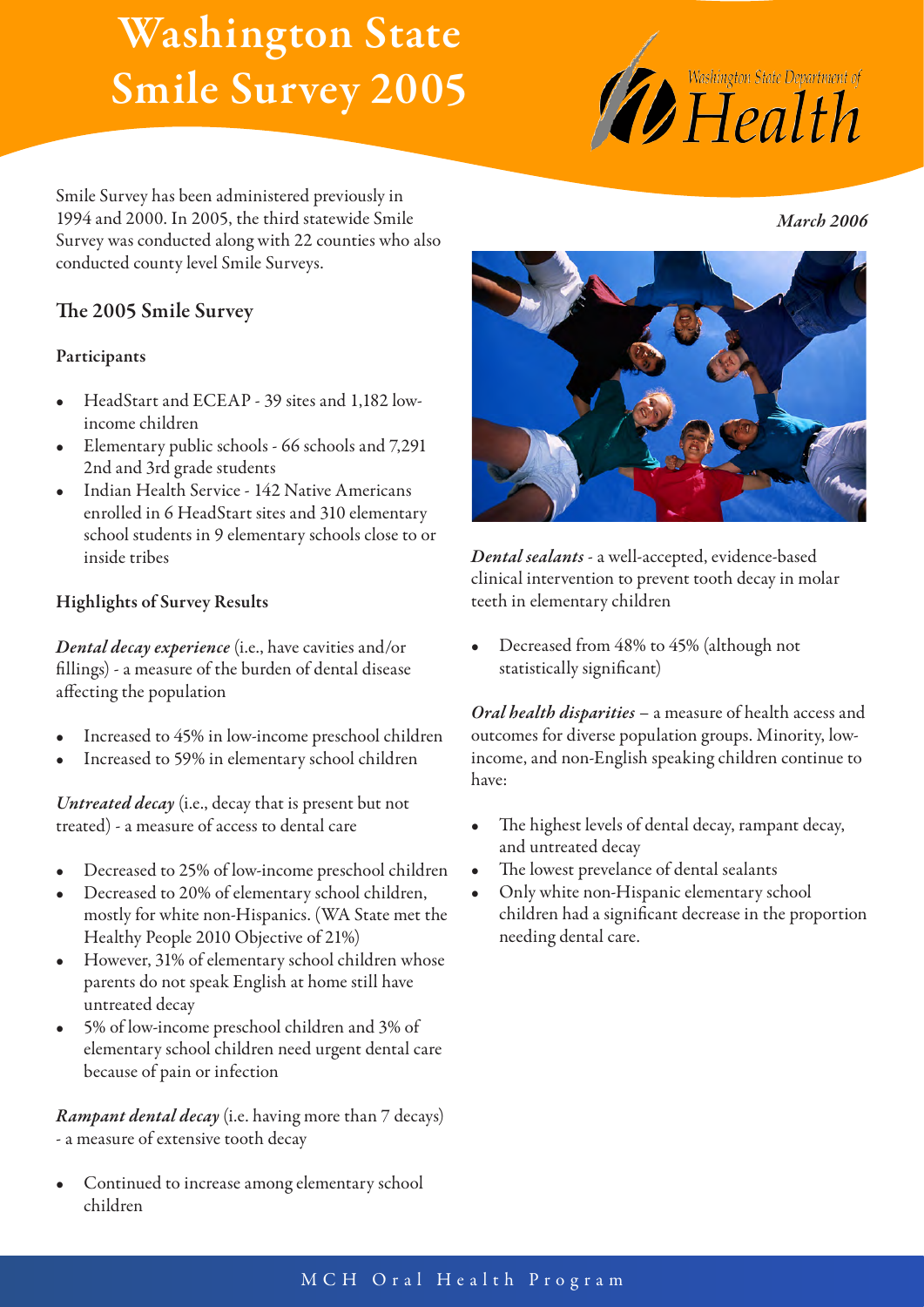**Smile Survey Results For Low-Income Preschool Children As Compasred To Health People 2010 Objectives**

| Low-income<br>preschool children<br>$(3-5$ year olds) | <b>Smile Survey 2000</b> | <b>Smile Survey 2005</b>                         | <b>Healthy People</b><br>2010 Objectives<br>$(2-4 \text{ year old})$ |
|-------------------------------------------------------|--------------------------|--------------------------------------------------|----------------------------------------------------------------------|
| Decay experience                                      | 41.5%                    | 45.1%<br>(39% for whites;<br>50% for minorities) | 11%                                                                  |
| <b>Untreated decay</b>                                | 26.7%                    | 25%<br>(21% for whites;<br>28% for minorities)   | 9%                                                                   |
| Rampant decay<br>$(7 + \text{cavities})$              | 16%                      | 15.3%<br>(14% for whites;<br>16% for minorities) | <b>NA</b>                                                            |
| <b>Urgent need for</b><br>dental care                 | 5.5%                     | 4.5%<br>(3% for whites;<br>5% for minorities)    | <b>NA</b>                                                            |

### **Smile Survey Results For Elementarty Children As Compasred To Health People 2010 Objectives**

| <b>Elementary school</b><br>children<br>$(7-9 \text{ year old})$ | <b>Smile Survey 2000</b> | <b>Smile Survey 2005</b>                         | <b>Healthy People 2010</b><br><b>Objectives</b><br>$(6-8 \text{ year old})$ |
|------------------------------------------------------------------|--------------------------|--------------------------------------------------|-----------------------------------------------------------------------------|
| Decay experience                                                 | 55.6%                    | 59%<br>(55% for whites;<br>69% for minorities)   | 42%                                                                         |
| <b>Untreated decay</b>                                           | 21%                      | 19.7%<br>(16% for whites;<br>28% for minorities) | 21%                                                                         |
| Rampant decay 3<br>$(+7$ decays)                                 | 15%                      | 21.2%<br>(18% for whites;<br>29% for minorities) | <b>NA</b>                                                                   |
| <b>Urgent need for</b><br>dental care                            | 3.5%                     | 3.2%<br>(2% for whites;<br>5% for minorities)    | <b>NA</b>                                                                   |
| Dental sealants                                                  | 47.2%                    | 44.8%<br>(47% for whites;<br>40% for minorities) | 50%                                                                         |